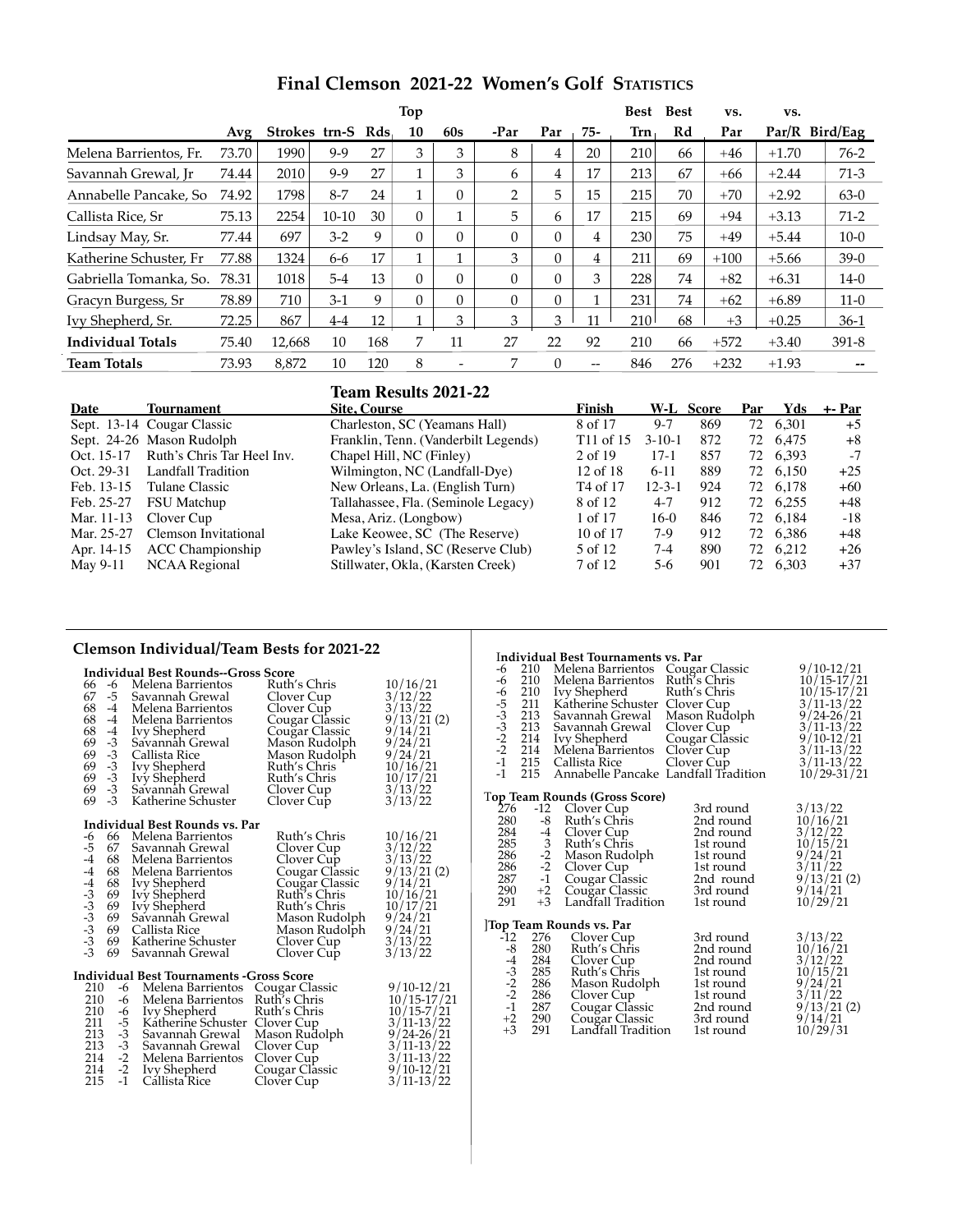# **Career Golf Statistics of Active 2021-22 Players**

|                                    |             | Avg Stks Trns |    | Rds T10 |          | 60s      | -Par Par |    | 75-            |     |     |                | Trn Bird Eag Best Career Best Round             |
|------------------------------------|-------------|---------------|----|---------|----------|----------|----------|----|----------------|-----|-----|----------------|-------------------------------------------------|
| Melena Barrientos, Fr.             | 73.30 1.990 |               | 9  | 27      | 3        |          | 8        | 4  | 21             | 210 | 76  | $\overline{2}$ | 66, Ruth's Chris, 10/16/21                      |
| Gracycn Burgess, Sr.               |             | 76.40 4,202   | 19 | 55      | $\Omega$ |          | 4        | 6  | 23             | 216 | 132 |                | 66, Gator Invitational, 3/9/19(2)               |
| Savannah Grewal, Jr.               | 74.22 4,676 |               | 21 | 63      |          | 4        | 10       |    | 39             | 211 | 166 |                | #4 67, Clemson Invitational, 3/26-27/21         |
| Lindsay May, Sr.                   | 77.02 3,543 |               | 16 | 46      |          | $\Omega$ |          |    | 17             | 220 | 67  | $\overline{0}$ | 70, Mason Rudolph, 9/22/19                      |
| Annabelle Pancake, So 75.00 3,375  |             |               | 15 | 45      | 3        |          | 5        | 8  | 24             | 213 | 131 |                | 2 65, Clover Cup, 3-14-21                       |
| Callista Rice, Sr.                 |             | 76.28 6.179   | 28 | 81      | $\Omega$ |          |          | 9  | 311            | 215 | 172 |                | 3 69, Gator Inv. 3/9/19 (1,2), Rudolph, 9-24-21 |
| Katherine Schuster, Fr 77.88 1,324 |             |               | 6  |         |          |          |          |    | $\overline{4}$ | 211 | 39  | $\Omega$       | 69 Clover Cup, 3-13-22                          |
| Ivy Shepherd, Sr.                  |             | 72.77 5,749   | 27 | 79      | 6        | 12       | 22       | 12 | 61             | 209 | 236 | 6              | 65, Clemson Inv 4/8/19; Schooner, 2/18/19       |
| Gabriella Tomanka, So 77.56 1,241  |             |               | 6  | 16      |          | $\Omega$ |          |    | 3              | 223 | 20  | $\Omega$       | 71, Clemson Invitational, 3/26-27/21            |
| #includes one hole-in-one.         |             |               |    |         |          |          |          |    |                |     |     |                |                                                 |

|                            |                                                | SAVANNAH GREWAL, JR.          |                |            |          |  |
|----------------------------|------------------------------------------------|-------------------------------|----------------|------------|----------|--|
|                            | TOURNAMENT-BY- TOURNAMENT                      |                               |                |            |          |  |
|                            |                                                | 20121-22                      |                |            |          |  |
| Date                       | <b>Tournament</b>                              | $1 - 2 - 3 - 4$               | Par            | Tot        | Fin      |  |
| 9/24-26                    | Mason Rudolph                                  | 69-72-72                      | -3             | 213        | 15       |  |
| 10/15-17<br>10/29-31       | Ruth's Chris<br><b>Landfall Tradition</b>      | 71-73-74                      | $+2$           | 218<br>228 | 35       |  |
| 2/13-15                    | <b>Tulane Classic</b>                          | 74-79-75<br>85-72-81          | $+12$<br>$+22$ | 238        | 66<br>47 |  |
| 2/25-27                    | Florida State Matchup                          | 77-78-77                      | $+16$          | 232        | 41       |  |
| $3/11 - 13$                | Clover Cup                                     | 77-67-69                      | -3             | 213        | 13       |  |
| 3/25-27                    | <b>Clemson Invitational</b>                    | 70-81-76                      | $+11$          | 227        | 28       |  |
| 4/14-15                    | <b>ACC Tournament</b>                          | 74-72-76                      | $+6$           | 222        | 19       |  |
| $5/9 - 11$                 | <b>NCAA Regional</b>                           | 71-73-75                      | $+3$           | 219        | 10       |  |
|                            |                                                | <b>GRACYN BURGESS, SR.</b>    |                |            |          |  |
|                            | TOURNAMENT-BY- TOURNAMENT                      | 2021-22                       |                |            |          |  |
| Date                       | <b>Tournament</b>                              | $1 - 2 - 3 - 4$               | Par            | Tot        | Fin      |  |
| 9/24-26                    | Mason Rudolph                                  | 79-74-78                      | $+15$          | 231        | 78       |  |
| $3/11 - 13$                | Clover Cup                                     | 79-79-77                      | $+19$          | 235        | 73       |  |
| $3/25 - 27$                | Clemson Invitational                           | 82-84-78                      | $+28$          | 244        | 93       |  |
|                            |                                                | <b>ANNABELLE PANCAKE, SO.</b> |                |            |          |  |
|                            | TOURNAMENT-BY- TOURNAMENT                      |                               |                |            |          |  |
|                            |                                                | 2021-22                       |                |            |          |  |
| <b>Date</b>                | Tournament                                     | $1 - 2 - 3 - 4$               | Par            | Tot        | Fin      |  |
| 9/13-14                    | Cougar Classic                                 | 78-72-75                      | $+9$           | 225        | 73       |  |
| 9/24-26<br>10/29-31        | #Mason Rudolph                                 | 72-76-74                      | $+6$           | 222        | 50       |  |
|                            | Landfall Tradition                             | 72-72-71                      | $-1$<br>$+10$  | 215        | 12       |  |
| $2/13 - 15$<br>$2/25 - 27$ | <b>Tulane Classic</b><br>Florida State Matchup | 77-74-75<br>81-75-77          | $+17$          | 226<br>233 | 6<br>48  |  |
| $3/11 - 13$                | Clover Cup                                     | 72-77-70                      | $+3$           | 219        | 27       |  |
| $3/25 - 27$                | Clemson Invitational                           | 73-76-75                      | $+8$           | 224        | 15       |  |
| $5/9 - 11$                 | <b>NCAA Regional</b>                           | 77-79-78                      | $+18$          | 234        | 41       |  |
|                            | TOURNAMENT-BY- TOURNAMENT                      | IVY SHEPHERD, SR.<br>2021-22  |                |            |          |  |
|                            |                                                |                               | Par            | Tot        | Fin      |  |
| Date                       | <b>Tournament</b>                              | $1 - 2 - 3 - 4$               |                |            |          |  |
| $9/13 - 14$                | Cougar Classic                                 | 73-73-68                      | $-2$           | 214        | 15       |  |
| 9/24-26                    | Mason Rudolph                                  | 72-74-72                      | $+2$           | 218        | 31       |  |
| 10/15-17                   | Ruth's Chris                                   | 72-69-69                      | -6             | 210        | 3        |  |
| 10/29-31                   | Landfall Tradition                             | 73-74-78                      | $+9$           | 225        | 52       |  |
|                            |                                                | KATHERINE SCHUSTER, FR.       |                |            |          |  |
|                            | TOURNAMENT-BY-TOURNARNAMENT                    | 2021-22                       |                |            |          |  |
| Date                       | <b>Tournament</b>                              | $1 - 2 - 3 - 4$               | Par            | Tot        | Fin      |  |
| 9/24-26                    | Mason Rudolph                                  | 76-74-80                      | $+14$          | 230        | 77       |  |
| $2/13 - 15$                | <b>Tulane Classic</b>                          | 78-81-87                      | $+30$          | 246        | 68       |  |
| $3/11 - 13$                | Clover Cup                                     | 71-71-69                      | -5             | 211        | 6        |  |
| $3/25 - 27$                | Clemson Invitational                           | 82-78-79                      | $+23$          | 239        | 86       |  |
| $4/14 - 15$                | <b>ACC Tournament</b>                          | 82-77-78                      | $+21$          | 237        | 53       |  |
| $5/9 - 11$                 | <b>NCAA Regional</b>                           | NA-81-80                      | $+17$          | 161        | NA.      |  |
|                            |                                                | CALLISTA RICE, SR.            |                |            |          |  |
|                            | Tournament-by- Tournament                      | 2021-22                       |                |            |          |  |
| Date                       | <b>Tournament</b>                              | $1 - 2 - 3 - 4$               | Par            | Tot        | Fin      |  |
| $9/13 - 14$                | Cougar Classic                                 | 71-77-75                      | $+7$           | 223        | 60       |  |
| 9/24-26                    | Mason Rudolplh                                 | 69-80-70                      | $+3$           | 219        | 38       |  |
| 10/15-17                   | Ruth's Chris                                   | 72-72-77                      | $+5$           | 221        | 47       |  |
| 10/29-31                   | Landfall Tradition                             | 72-76-78                      | $+10$          | 226        | 58       |  |
| $2/13 - 15$                | <b>Tulane Classic</b>                          | 79-74-84                      | $+21$          | 237        | 43       |  |
| $2/25 - 27$                | Florida State Matchup                          | 74-78-80                      | $+16$          | 232        | 41       |  |
| $3/11 - 13$                | Clover Cup                                     | 71-72-72                      | $-1$           | 215        | 19       |  |
| $3/25 - 27$<br>4/14-15     | Clemson Invitational<br><b>ACC Tournament</b>  | 74-81-81<br>73-72-75          | $+20$<br>$+4$  | 236<br>220 | 74<br>16 |  |

NCAA Regional

## **. Melana Barrientos, Fr. Tournament-by- Tournament**

|            |                       | 2021-22         |       |     |     |
|------------|-----------------------|-----------------|-------|-----|-----|
| Date       | Tournament            | $1 - 2 - 3 - 4$ | Par   | Tot | Fin |
| 9/13-14    | Cougar Classic        | 71-68-71        | -6    | 210 | 6   |
| 10/15-17   | Ruth's Chris          | 70-66-74        | -6    | 210 | 3   |
| 10/29-31   | Landfall Tradition    | 78-75-77        | $+14$ | 230 | 76  |
| 2/13-15    | <b>Tulane Classic</b> | 83-72-75        | $+14$ | 230 | 16  |
| 2/25-27    | Florida State Matchup | 74-79-71        | $+8$  | 224 | 20  |
| 3-1/13     | Clover Cup            | 72-74-68        | -2    | 214 | 15  |
| 3/25-27    | Clemson Invitational  | 75-82-74        | $+15$ | 231 | 44  |
| 4/14-15    | <b>ACC Tournament</b> | 72-72-74        | $+2$  | 218 | 10  |
| $5/9 - 11$ | <b>NCAA Regional</b>  | 74-71-78        | $+7$  | 223 | 19  |
|            |                       |                 |       |     |     |

#### **Lindsay May, Sr. Tournament-by- Tournament 2021-22 Date Tournament 1-2-3-4 Par Tot Fin** 10/15-17 Ruth's Chris 84-75-75 +18 234 89 10/15-17 Ruth's Chris 84-75-75 +18 234 89 2/25-27 Florida St. Matchup 75-76-82 +17 233 48 Clemson Invitational

#### **Gabriella Tomnanka,, Sr. Tournament-by- Tourament**

|         |                       | 2021-22         |       |     |            |
|---------|-----------------------|-----------------|-------|-----|------------|
| Date    | <b>Tournament</b>     | $1 - 2 - 3 - 4$ | Par   | Tot | <b>Fin</b> |
| 9/13-14 | Cougar Classic        | 82-74-77        | $+17$ | 233 | 92         |
| 2/25-27 | Florida St. Matfchup  | 78-78-81        | $+21$ | 237 | 58         |
| 3/25-27 | Clemson Invitational  | 75-77-76        | $+12$ | 228 | 30         |
| 4/14-15 | <b>ACC Tournament</b> | 78-74-78        | $+14$ | 230 | 39         |
| 5/9-11  | <b>NCAA Regional</b>  | 90              | $+18$ | 90  | $-$        |
|         |                       |                 |       |     |            |

### **Miscellaneous Date Most Birdies in a Round**

7, Savannah Grewal, Mason Rudolph, 9/24-25/21

7, Savannah Grewal, Clover Cup, 3/12/22

### **Most Birdies in a Tournament**

16, Katherine Schuster, Clover Cup, 3/11-13/22

16, Savannah Grewal, Clover Cup, 3/11-13/22

## **Most Consecutive Birdies**

- 3, Melena Barrientos, Holes 6-8, Ruth's Chris, 10-16-21
- 3, Melena Barrientos, Holes 1-3, Florida State Matchup,. 2-27-22
- 3, Callista Rice, Holes 5-7, Ruth's Chris, 10-15-21
- 3, Melena Barrientos, Host 15-17, Clover Cup, 3-11-22

#### **Most Eagles in Tournament**

2, Melena Barrientos and Savannah Grewal, NCAA Regional, 5/9-11/22

#### **Low 9-Hole Score**

- 32 (-4), Ivy Shepherd, Cougar Classic, 9-14-21
- 32 (-4), Savannah Grewal, Mason Rudolph, 9-24-21
- 32 (-4) Melena Barrientos, Ruth's Chris, 10-15-21
- 32 (-4) Ivy Shepherd, Ruth's Chris, 10-17-21
- 32 (-4) Annabelle Pancake, Landfall Tradition, 10-31-21

#### **Low 9-Hole vs. Par**

- -4 (32), Ivy Shepherd, Cougar Classic, 9-14-21
- -4 (32), Savannah Grewal, Mason Rudolph, 9-24-21
- -4 (32) Melena Barrientos, Ruth's Chris, 10-15-21
- -4 (32) Ivy Shepherd, Ruth's Chris, 10-17-21
- -4 (32) Annabelle Pancake, Landfall Tradition, 10-31-21

# **Bogey Free Rounds**

- Melena Barrientos
- 68, Cougar Classic, 9-13-21 (2)
- 68, Ruth's Chris, 10-16-21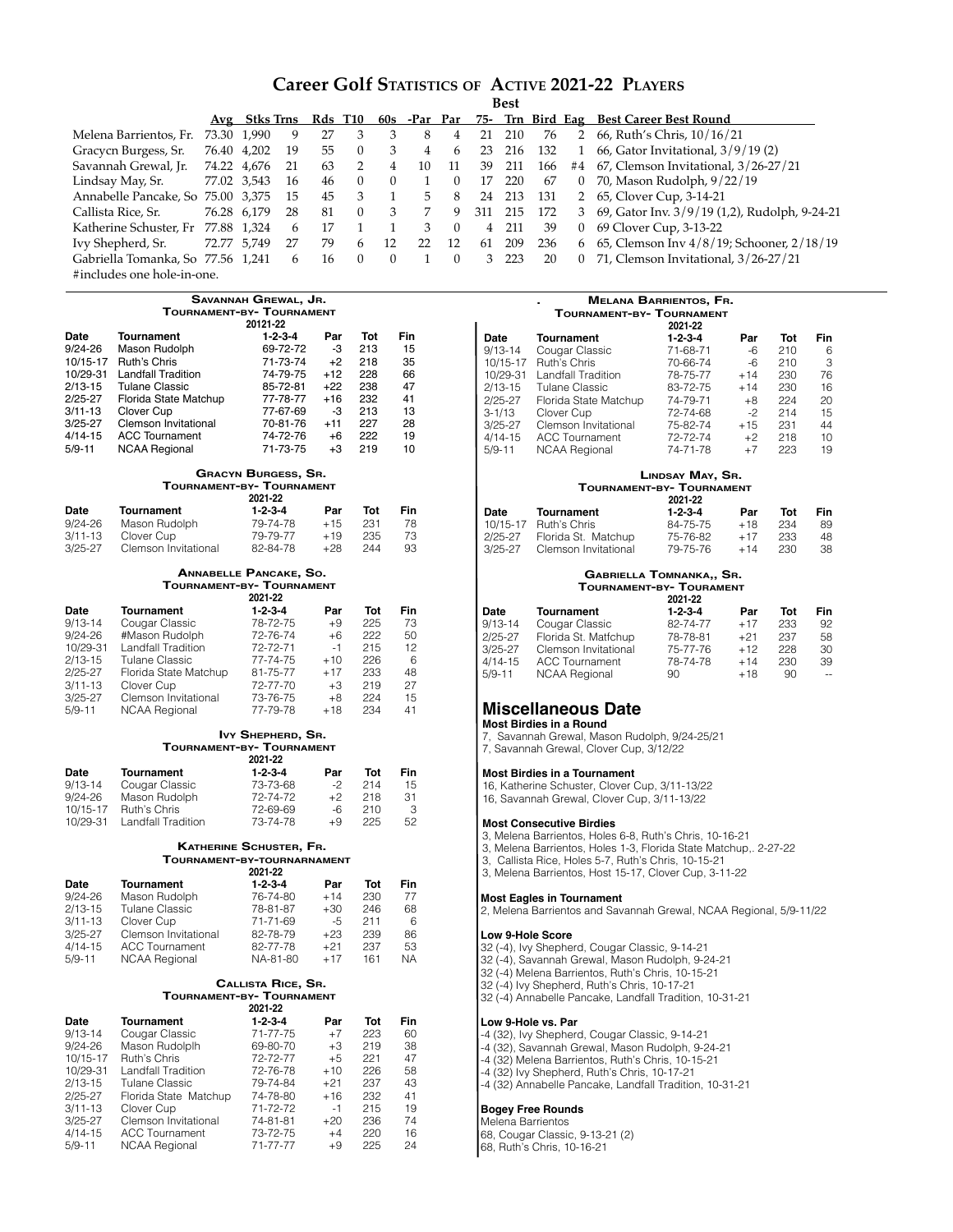# **Boxscores for 2021-22 Academic Year**

**Tournament 1 Cougar Classic Date:** Sept. 13-14, 2021 36 holes on Sept. 13, 18 on Sept. 14. **Course:** Yeamans Hall 

| .                        |     |     |         |               |             |     |
|--------------------------|-----|-----|---------|---------------|-------------|-----|
| Finish: 8th of 17        |     |     |         | <b>Par 72</b> | Yards: 6301 |     |
| Name                     | 1st | 2nd | 3rd     | Tot           | Par         | Fin |
| <b>Melena Barrientos</b> | 71  | 68  | 71      | 210           | -6          | 6   |
| <b>Ivy Shepherd</b>      | 73  | 73  | 68      | 214           | -2          | 15  |
| Callista Rice            | 71  | 77  | 75      | 223           | $+7$        | 60  |
| Annabelle Pancake        | 78  | 72  | 75      | 225           | $+9$        | 73  |
| Gabriella Tomanka        | 82  | 74  | 77      | 233           | +17         | 93  |
| Team                     | 293 | 287 | 289     | 869           | +5          | 8th |
| Vs. Par                  | +5  | -1  | $^{+1}$ |               |             |     |
|                          |     |     |         |               |             |     |

**Tournament 2 Mason Rudolph Championship Date:** Sept. 24-26, 2021 **Course:** Vanderbilt Legends Course **Site:** Franklin, Tenn. 

| Finish: T11th of 15<br><b>Par</b> 72 Yards: 6475 |     |      |      |     |       |                  |  |  |  |
|--------------------------------------------------|-----|------|------|-----|-------|------------------|--|--|--|
| Name                                             | 1st | 2nd  | 3rd  | Tot | Par   | Fin              |  |  |  |
| Savannah Grewal                                  | 69  | 72   | 72   | 213 | -3    | 15               |  |  |  |
| <b>Ivy Shepherd</b>                              | 72  | 74   | 72   | 218 | $+2$  | 31               |  |  |  |
| Callista Rice                                    | 69  | 80   | 70   | 219 | $+3$  | 38               |  |  |  |
| Kelly Schuster                                   | 76  | 74   | 80   | 230 | $+14$ | 77               |  |  |  |
| <b>Gracyn Burgess</b>                            | 79  | 74   | 78   | 231 | $+15$ | 78               |  |  |  |
| Team                                             | 286 | 294  | 292  | 872 | +8    | 11 <sub>th</sub> |  |  |  |
| Vs. Par                                          | -2  | $+6$ | $+4$ |     |       |                  |  |  |  |
| Annabelle Pancake                                | 72  | 76   | 74   | 222 | +6    | 50               |  |  |  |
|                                                  |     |      |      |     |       |                  |  |  |  |

**Tournament 3 Ruth's Chris Tar Heel Invitational Date:** Oct. 15-17, 2021 **Course:** Finley Course **Course Site: Chapel Hill, SC** 

| Finish: 2 of 19          |     | <b>Par</b> 72 Yards: 6.393 |      |     |       |     |  |
|--------------------------|-----|----------------------------|------|-----|-------|-----|--|
| Name                     | 1st | 2nd                        | 3rd  | Tot | Par   | Fin |  |
| <b>Melena Barrientos</b> | 70  | 66                         | 74   | 210 | -6    | 3   |  |
| <b>Ivy Shepherd</b>      | 72  | 69                         | 69   | 210 | -6    | 3   |  |
| Savannah Grewal          | 71  | 73                         | 74   | 218 | $+2$  | 35  |  |
| Callista Rice            | 72  | 72                         | 77   | 221 | $+5$  | 47  |  |
| Lindsay May              | 85  | 75                         | 75   | 234 | $+18$ | 89  |  |
| Team                     | 285 | 280                        | 292  | 857 | -7    | 2   |  |
| Vs. Par                  | -3  | -8                         | $+4$ |     |       |     |  |
|                          |     |                            |      |     |       |     |  |

| <b>Tournament 4 Landfall Tradition</b>        |      | Date: Oct. 20-31, 2021     |       |     |       |                      |
|-----------------------------------------------|------|----------------------------|-------|-----|-------|----------------------|
| <b>Course:</b> Country Club of Landfall (Dye) |      |                            |       |     |       | Site: Wilmington, NC |
| Finish: 12 of 18                              |      | <b>Par</b> 72 Yards: 6,150 |       |     |       |                      |
| Name                                          | 1st. | 2nd                        | 3rd   | Tot | Par   | Fin                  |
| Annabelle Pancake                             | 72   | 72                         | 71    | 215 | -1    | 12                   |
| <b>Ivy Shepherd</b>                           | 73   | 74                         | 78    | 225 | $+9$  | 52                   |
| Callista Rice                                 | 72   | 76                         | 78    | 226 | $+10$ | 58                   |
| Savannah Grewal                               | 74   | 79                         | 75    | 228 | $+12$ | 66                   |
| <b>Melena Barrientos</b>                      | 78   | 75                         | 77    | 230 | $+14$ | 76                   |
| Team                                          | 291  | 297                        | 301   | 889 | $+25$ | 12                   |
| Vs. Par                                       | +3   | +9                         | $+13$ |     |       |                      |

| <b>Tournament 5 Tulane Classic</b><br><b>Course: English Turn</b><br>Finish: T4 or 17 | Date: Feb. 13-15, 2022<br>Site: New Orlens, La.<br>Par 72, Yards: 6,186 |     |       |     |       |     |  |
|---------------------------------------------------------------------------------------|-------------------------------------------------------------------------|-----|-------|-----|-------|-----|--|
| Name                                                                                  | 1st                                                                     | 2nd | 3rd   | Tot | Par   | Fin |  |
| Annabelle Pancake                                                                     | 77                                                                      | 74  | 75    | 226 | $+10$ | 6   |  |
| <b>Melena Barrientos</b>                                                              | 83                                                                      | 72  | 75    | 230 | $+14$ | 16  |  |
| Callista Rice                                                                         | 79                                                                      | 74  | 84    | 237 | $+21$ | 43  |  |
| Savannah Grewal                                                                       | 85                                                                      | 72  | 81    | 238 | $+22$ | 47  |  |
| Katherine Schuster                                                                    | 78                                                                      | 81  | 87    | 246 | +30   | 68  |  |
| Team                                                                                  | 317                                                                     | 292 | 315   | 924 | $+60$ | T4  |  |
| Vs. Par                                                                               | +29                                                                     | +4  | $+27$ |     |       |     |  |

| Tournament 6 Florida State Matchup |       |       |                        | Date: Feb. 25--27, 2022 |       |     |  |  |
|------------------------------------|-------|-------|------------------------|-------------------------|-------|-----|--|--|
| <b>Course: Seminole Legacy</b>     |       |       | Site: Tallahassee, Fl. |                         |       |     |  |  |
| Finish: 8 of 14                    |       |       |                        | Par 72, Yards: 6,255    |       |     |  |  |
| Name                               | 1st.  | 2nd   | 3rd                    | Tot                     | Par   | Fin |  |  |
| <b>Melena Barrientos</b>           | 74    | 79    | 71                     | 224                     | +8    | 20  |  |  |
| Callista Rice                      | 74    | 78    | 80                     | 232                     | $+16$ | 41  |  |  |
| Savannah Grewal                    | 77    | 78    | 77                     | 232                     | $+16$ | 41  |  |  |
| Annabelle Pancake                  | 81    | 75    | 77                     | 233                     | $+17$ | 48  |  |  |
| Lindsay May                        | 75    | 76    | 82                     | 233                     | $+17$ | 48  |  |  |
| Team                               | 300   | 307   | 305                    | 912                     | $+48$ | 8   |  |  |
| Vs. Par                            | $+12$ | $+19$ | $+17$                  |                         |       |     |  |  |

| <b>Tournament 7 Clover Cup</b><br>Course: Long Bow Golf Club | <b>Date:</b> March 11-13, 2022<br>Site: Mesa, Arizona |     |                      |       |       |     |  |  |
|--------------------------------------------------------------|-------------------------------------------------------|-----|----------------------|-------|-------|-----|--|--|
| Finish: 1 of 17                                              |                                                       |     | Par 72, Yards: 6,184 |       |       |     |  |  |
| Name                                                         | 1st                                                   | 2nd | 3rd                  | Tot   | Par   | Fin |  |  |
| Katherine Schuster                                           | 71                                                    | 71  | 69                   | 211   | -5    | 6   |  |  |
| Savannah Grewal                                              | 77                                                    | 67  | 69                   | 213   | -3    | 13  |  |  |
| <b>Melena Barrientos</b>                                     | 72                                                    | 74  | 68                   | 214   | $-2$  | 15  |  |  |
| Callista Rice                                                | 71                                                    | 72  | 72                   | 215   | -1    | 19  |  |  |
| Annabelle Pancake                                            | 72                                                    | 77  | 70                   | 219   | $+3$  | 27  |  |  |
| Team                                                         | 286                                                   | 284 | 276                  | 846   | $-18$ | 1   |  |  |
| Vs. Par                                                      | -2                                                    | -4  | $-12$                | $-18$ |       |     |  |  |
| <b>Gracyn Burgess</b>                                        | 79                                                    | 79  | 77                   | 235   | +19   | 73  |  |  |

| <b>Tournament 8 Clemson Invitational</b> | <b>Date:</b> March 25-27, 2022 |
|------------------------------------------|--------------------------------|
| <b>Course:</b> Reserve @ Lake Keowee     | <b>Site: Sunset, SC</b>        |
|                                          |                                |

| <b>Finish: 10 of 17</b><br>Par 72, Yards: 6,386 |      |       |       |     |       |     |  |
|-------------------------------------------------|------|-------|-------|-----|-------|-----|--|
| Name                                            | 1st  | 2nd   | 3rd   | Tot | Par   | Fin |  |
| Annabelle Pancake                               | 73   | 76    | 75    | 224 | +8    | 15  |  |
| Savannah Grewal                                 | 70   | 81    | 76    | 227 | $+11$ | 28  |  |
| Melena Barrientos                               | 75   | 82    | 74    | 231 | $+15$ | 44  |  |
| Callista Rice                                   | 74   | 82    | 81    | 236 | $+20$ | 74  |  |
| Katherine Schuster                              | 82   | 78    | 79    | 239 | +23   | 86  |  |
| Team                                            | 292  | 316   | 304   | 912 | +48   | 10  |  |
| Vs. Par                                         | $+4$ | $+28$ | $+16$ |     |       |     |  |
| Gabriella Tomanka                               | 75   | 77    | 76    | 228 | $+12$ | 30  |  |
| Lindsay May                                     | 79   | 75    | 76    | 230 | $+14$ | 38  |  |
| Gracyn Burgess                                  | 82   | 84    | 78    | 244 | $+28$ | 93  |  |

**Tournament 9 ACC Tournament Date:** April 14-15 2022 36 holes on April 14, 15 on April 15. Clemson finished 10 shots off the four-team cutline after 54 holes.

| <b>Course:</b> Reserve at Pawley's IUsland |     |         |     | <b>Site: Pawley's Island, SC</b> |              |     |
|--------------------------------------------|-----|---------|-----|----------------------------------|--------------|-----|
| Finish: 5 of 12                            |     | Par 72. |     |                                  | Yards: 6.212 |     |
| Name                                       | 1st | 2nd     | 3rd | Tot                              | Par          | Fin |
| Melena Barrientos                          | 72. | 72.     | 74  | 218                              | $+2$         | 10  |
| Callista Rice                              | 73. | 72      | 75  | 220                              | $+4$         | 16  |

| MEIGHT DAITIGHTOS  |     | $\epsilon$ | 14  | $\sim$ 10 | $\overline{ }$ | ιU  |
|--------------------|-----|------------|-----|-----------|----------------|-----|
| Callista Rice      | 73  | 72         | 75  | 220       | $^{+4}$        | 16  |
| Savannah Grewal    | 74  | 72         | 76  | 222       | +6             | 19  |
| Gabriella Tomanka  | 78  | 74         | 78  | 230       | +14            | 39  |
| Katherine Schuster | 82  | 77         | 78  | 237       | +21            | 53  |
| Team               | 297 | 290        | 303 | 890       | +26            | 5th |
| vs. Par            | +9  |            | 15  |           |                |     |
|                    |     |            |     |           |                |     |

| <b>Tournament 10 NCAA Regional</b> |      |         |                        | Date: May 9-11, 2022 |              |           |  |  |  |
|------------------------------------|------|---------|------------------------|----------------------|--------------|-----------|--|--|--|
| <b>Course: Karsten Creek</b>       |      |         | Site: Stillwater, Okla |                      |              |           |  |  |  |
| Finish: 7 of 12                    |      | Par 72. |                        |                      | Yards: 6.303 |           |  |  |  |
| Name                               | 1st  | 2nd     | 3rd                    | Tot                  | Par          | Fin       |  |  |  |
| Savannah Grewal                    | 71   | 73      | 75                     | 219                  | $+3$         | 10        |  |  |  |
| <b>Melena Barrientos</b>           | 74   | 71      | 78                     | 223                  | $+7$         | 19        |  |  |  |
| Callista Rice                      | 71   | 77      | 77                     | 225                  | $+9$         | 24        |  |  |  |
| Annabelle Pancalke                 | 77   | 79      | 78                     | 234                  | $+18$        | 41        |  |  |  |
| Katherine Schuster                 |      | 81      | 80                     | 161                  | $+17$        | <b>NA</b> |  |  |  |
| Gabriella Tomanka                  | 90   |         |                        | 90                   | $+18$        | <b>NA</b> |  |  |  |
| Team                               | 293  | 300     | 308                    | 901                  | $+37$        | 7th       |  |  |  |
| vs. Par                            | $+5$ | $+12$   | $+20$                  |                      |              |           |  |  |  |